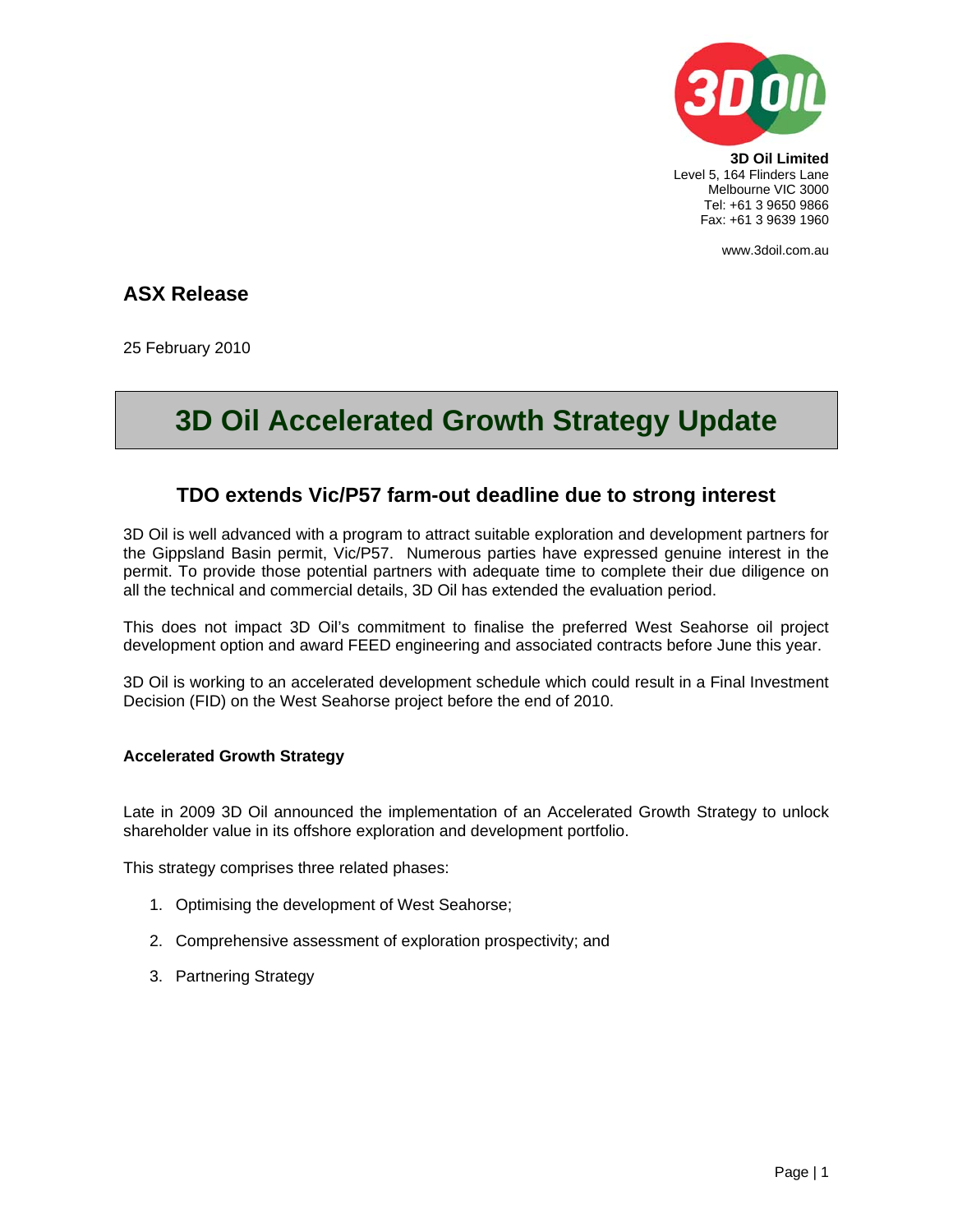## **West Seahorse**

3D Oil has continued to assess the most economic development options for the field. This assessment has included utilising a Mobile Offshore Production Unit (MOPU) and an alternative strategy of developing an offshore tie-back to third party facilities.

In addition 3D Oil has now re-assessed the option of a sub-sea well tied with a production pipeline back to an onshore oil processing plant. Previously this was not considered the most economic development option for a single well project due to the high capital cost of installing the offshore pipeline. However, 3D Oil is now studying an option that does not require the use of a specialist pipe-laying barge. This would significantly reduce the overall capital cost and dramatically improve the project's economics due to low operating costs. Once onshore the production would be sent either to a new crude oil stabilisation plant or linked to existing third party facilities.

3D Oil reaffirms that it intends to finalise the development option and award FEED engineering and associated contracts before June with the intention of reaching a Final Investment Decision (FID) before the end of 2010.

### **Exploration**

Exploration has continued to focus on the Felix prospect, which has the potential to contain up to 100 million barrels of recoverable oil. Detailed geological and geophysical studies continue on the prospect and surrounding region to mature an optimal drilling location and reduce risk.



Further mapping of the region around Felix has also resulted in the identification of a new prospect, Flinders, to the northwest of Felix.

The Flinders Prospect offers potential follow up in the event of a discovery at the Felix Prospect.